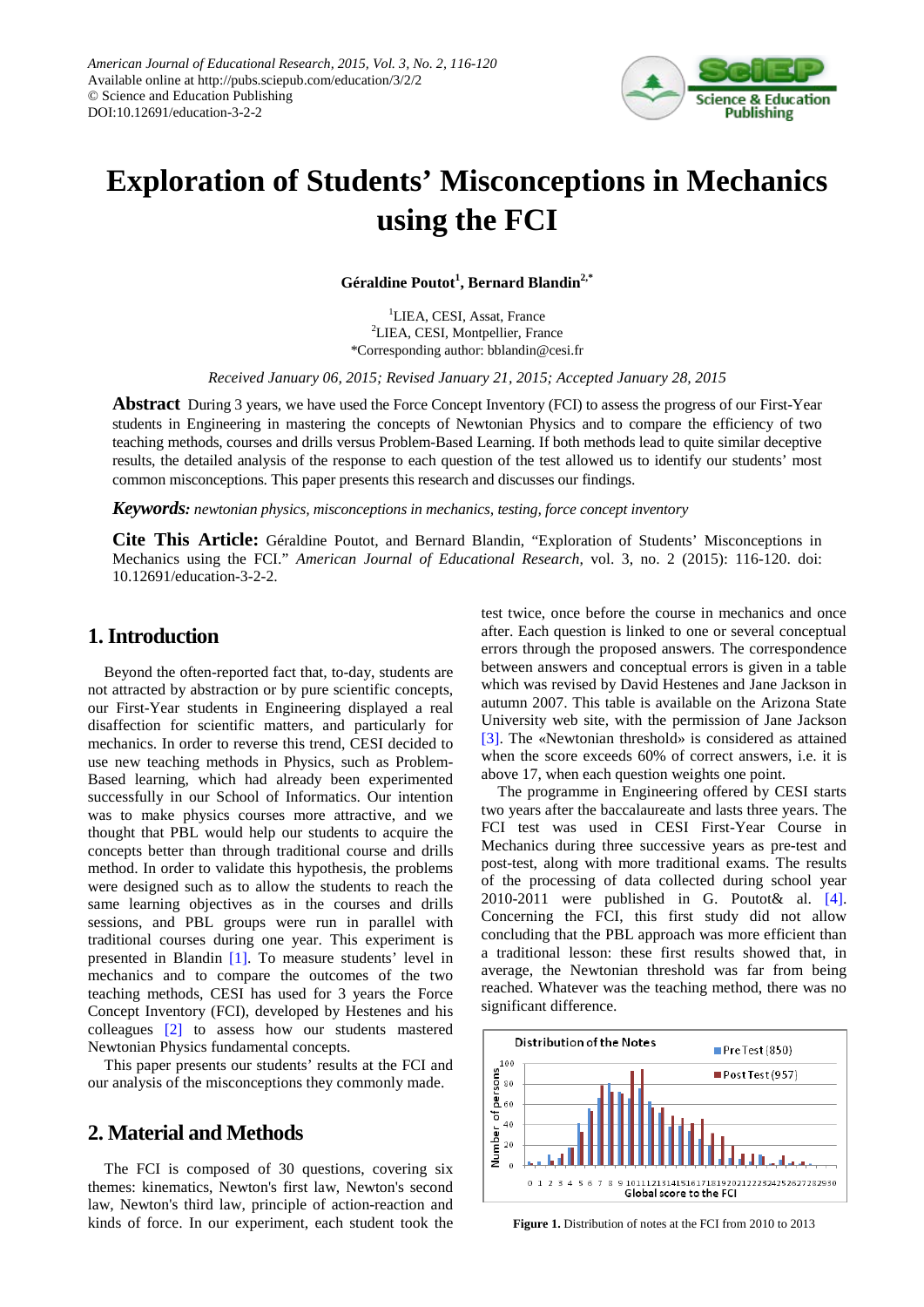During year 2011-2012, only 14 students reached the threshold at the pre-test, and 16 at the post-test. During the three years, 279 notes were above the Newtonian threshold, among 850 pre-test and 957 post-test in all. Figure 1 shows the distribution of the notes for all the 3 years cumulated.

In order to understand the reasons of such a weak level, we decided to deepen the analysis of the FCI results and to analyze the answers question by question.

As signaled by Huffman and Heller  $[5]$ , the authors of the FCI recommend the use of their test in three cases: firstly, as a diagnostic tool; secondly, for evaluating instruction and finally as a placement exam. In spite of Huffman and Heller criticism, it seemed to us that the inventory could still be used as a diagnostic tool and as a mean to evaluate instruction: Hestenes [\[2\]](#page-4-1) says that a wrong answer is more significant than a good answer, and the answers were designed to capture misconceptions. Even if the test measures pieces of knowledge rather than a central concept of force [\[5\],](#page-4-4) we thought that it could provide indications about how our students understand a given situation. Our minimal hypothesis was that the test provided information about their conceptions and misconceptions in Newtonian Mechanics.

Figure 2 shows the percentage of good answers to each question before (pre-test) and after (post-test) the course of mechanics between 2010 and 2013, all students and all teaching methods together.



**Figure 2.** Results of theFCI by question from 2010 to 2013

As the results of the pre-test and of the post-test were very close, which meant that the errors were quite the same before and after the course, we decided to cumulate answers to each question covering all 1807 takes (pre-test and post-test) during the three years before analyzing them in detail. Figure 3 shows the results for all takes cumulated.



**Figure 3.** Cumulated Results of the FCI by questions from 2010 to 2013

On figure 3, we have drawn a red and a green line dividing the scores into three subgroups according to the percentage of correct answers. The first group of questions is the one where the score is lower than 30%, the second comprises the questions with scores between 30% and 50% and the third group is composed of the questions which got a score above 50%.

# **3. Main Results**

#### **3.1. Analysis of the Answers for Scores Lower than 30%**

Let start with the analysis of the group of questions having got scores under 30%. Include in this group are the questions n°2, 4, 5, 11, 13, 15, 17, 18, 20, 22, 25, 26 and 30. These are the questions where our students have most difficulties. The table from Hestenes and Jackson [\[3\]](#page-4-2) mentioned above proposes a list of misconceptions related to each answer for each question.

This will be illustrated by an example. Question 15 read as follows: "a large truck breaks down out on the road and receives a push back into town by a small compact car. Having augmented its speed the car reaches its cruising speed, still pushing the truck" and this text is illustrated by an image showing a small car pushing a big lorry.

Five proposals are made to describe the situation:

A. the amount of force with which the car pushes on the truck is equal to that with which the truck pushes back on the car.

B. the amount of force with which the car pushes on the truck is smaller than that with which the truck pushes back on the car.

C. the amount of force with which the car pushes on the truck is greater than that with which the truck pushes back on the car.

D. the car's engine is running so the car pushes against the truck, but the truck's engine is not running so the truck cannot push back against the car. The truck is pushed forward simply because it is in the way of the car.

E. neither the car nor the truck exert any force on the other. The truck is pushed forward simply because it is in the way of the car.

The correct answer is A (Action – Reaction principle). According to Hestenes& al. [\[3\],](#page-4-2) if the student validates the answer D, then he/she makes an error in the identification of active force. If he/she validates answer C then his/her conception is that the agent the most active produces the biggest force. If he/she validates answer B, the error concerns the influence of the mass on force.

For this question, the percentages of the different answers from our students are represented in Diagram 1.



**Diagram 1.** Answers to question 15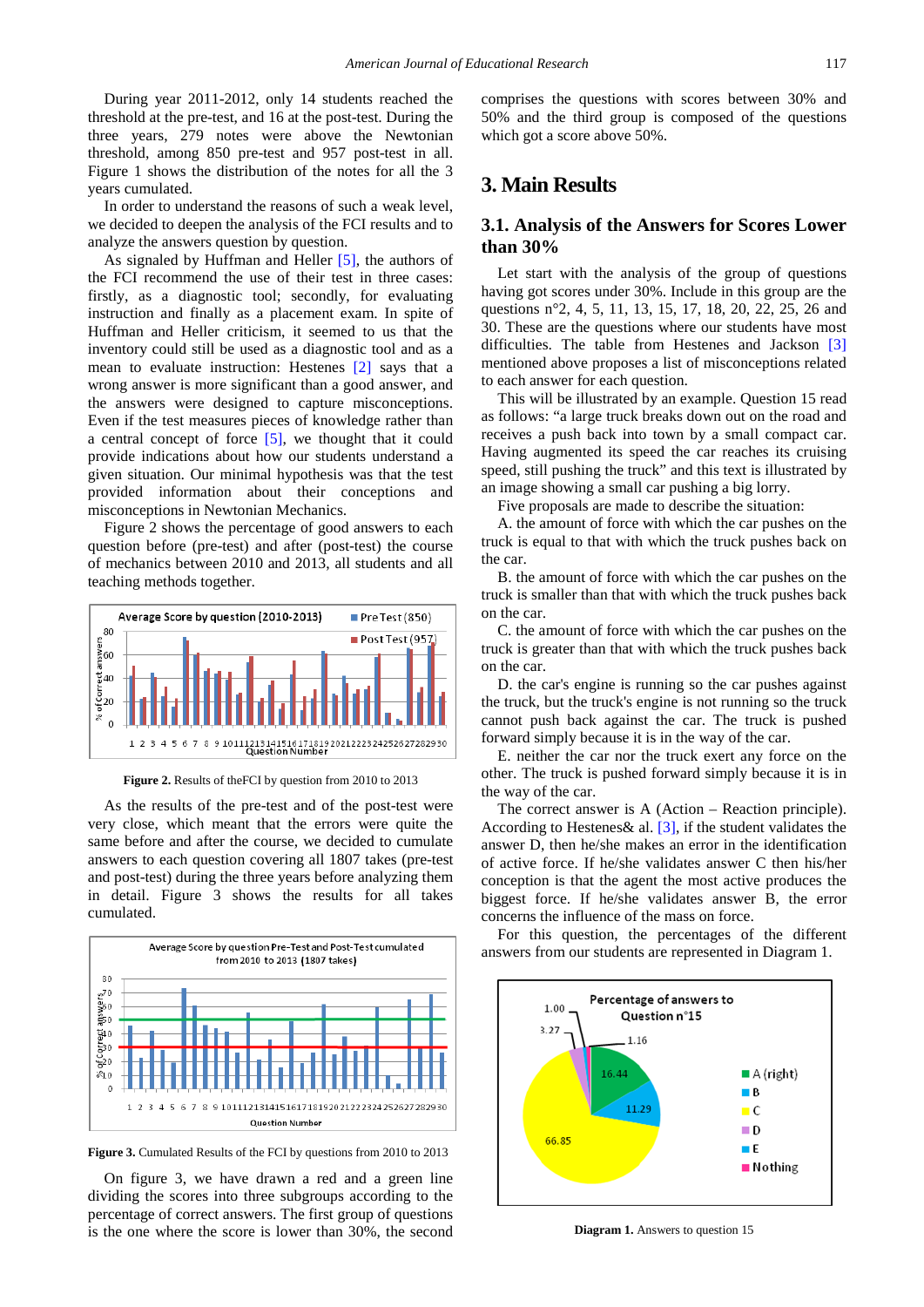We can see that 66.85% of the respondents make an error on the principle of action-reaction for a system moving at constant speed. For them, the solid which produces the movement has the biggest force while, in fact, the system composed by the truck and the car is in balance (First Newton's law) and while the action-reaction principle applies.

The following table [\(Table 1\)](#page-2-0) shows the answers made by our students to the questions in this first group with scores under 30%. The correct answer to the question is in green, the yellow represents the highest percentage(s) of answers. Sometimes, two answers have quite similar scores and are considered equally.

The misconceptions provided by Hestenes  $\&$  al. [\[3\]](#page-4-2) which correspond to the highest percentage(s) of errors made by our students are presented in the second table [\(Table 2\)](#page-2-1).

**Table 1. Answers for scores under 30%**

<span id="page-2-0"></span>

| Ouestion    | Percentage of answers to the question |       |       |       |       |         |
|-------------|---------------------------------------|-------|-------|-------|-------|---------|
| $N^{\circ}$ | А                                     | В     | C     | D     | E     | Nothing |
| 2           | 22,86                                 | 14,22 | 5,53  | 46,15 | 10,02 | 1,22    |
| 4           | 66,69                                 | 1,60  | 0.89  | 1,49  | 28,83 | 0,50    |
| 5           | 4,43                                  | 19.37 | 23,85 | 32,21 | 19,37 | 0,77    |
| 11          | 7.19                                  | 15,72 | 46,21 | 26,62 | 2,66  | 1,60    |
| 13          | 15,55                                 | 14,61 | 45,71 | 21,91 | 1,00  | 1,22    |
| 15          | 16,44                                 | 11,29 | 66,85 | 3,27  | 1,00  | 1,16    |
| 17          | 58,05                                 | 18,82 | 1,66  | 17,54 | 2.93  | 1,00    |
| 18          | 2,66                                  | 26,51 | 10,40 | 42,22 | 17,10 | 1,11    |
| 20          | 14,39                                 | 4.98  | 41,51 | 25,84 | 11,95 | 1,33    |
| 22          | 31,65                                 | 24,46 | 2,66  | 36,97 | 2,88  | 1,38    |
| 25          | 2,43                                  | 9,24  | 10,46 | 56,39 | 19,92 | 1,55    |
| 26          | 26,40                                 | 46,10 | 4,21  | 17,04 | 4,26  | 1,99    |
| 30          | 1,94                                  | 4,43  | 26,51 | 2,99  | 62,65 | 1,49    |

**Table 2. Misconceptions according to Hestenes& al. for scores under 30%**

<span id="page-2-1"></span>

| Ouestion<br>$N^{\circ}$ | From table II for the Force Concept Inventory       |
|-------------------------|-----------------------------------------------------|
| 2                       | R1. Mass makes things stop                          |
| $\overline{4}$          | AR1. Greater mass implies greater force             |
| 5                       | AF2. Motion implies active force                    |
| 11                      | I1. Impetus supplied by "hit"                       |
| 13                      | I3. Impetus dissipation                             |
| 15                      | AR2. Most active agent produces greatest force      |
| 17                      | CI1. Largest force determines motion                |
| 18                      | 15. Circular impetus                                |
| 20                      | K2. Velocity-acceleration indiscriminated           |
| 22                      | AF6. Force causes acceleration to terminal velocity |
| 25                      | R2. Motion when force overcomes resistance          |
| 26                      | R2. Motion when force overcomes resistance          |
|                         | R3. Resistance oppose force/impetus                 |
| 30                      | I1. Impetus supplied by "hit"                       |
| тc                      | fallen Hastanae and his authorized<br>$- - - -$     |

If we follow Hestenes and his colleagues (misconceptions indicated in [Table 2\)](#page-2-1), it seems that there is no dominant conceptual error among our students. But if we look carefully at the phrasing of the answers which have got the highest scores, things change, and we can identify three misconceptions, some of them being recurrent in spite of the type of problem [\(Table 3\)](#page-2-2).

Out of 13 questions, 8 concern the force applied to a solid in motion. We can make the hypothesis that our students do not correctly understand what is happening when there are several forces applied to a solid in motion. It seems that their recurrent point of failure is that they consider that there must be a force in the direction of the movement: some questions revealed it explicitly, since their favorite answers includes a force in the direction of the movement (5, 11, 18); others are more implicit: for the

students, there is a resulting force in the direction of the movement, even if there are no force applied or if the only forces in presence are action and reaction of two bodies against each other (13, 15, 17, 25, 30). Another recurrent misconception is that the weight or the mass has an impact on the trajectory of a falling object (2, 4); and a third one reveals confusion between acceleration and velocity (20, 22, 26).

| Table 3. Our students' misconceptions (1) |  |  |  |
|-------------------------------------------|--|--|--|
|-------------------------------------------|--|--|--|

<span id="page-2-2"></span>

| Ouestion $N^{\circ}$ | Students most common misconceptions                  |
|----------------------|------------------------------------------------------|
| 2                    | Weight matters: the heavier falls nearer             |
| 4                    | Weight matters: the heavier provides a greater force |
| 5                    | There is a force in the direction of the movement    |
| 11                   | There is a force in the direction of the movement    |
| 13                   | There is a force in the direction of the movement    |
| 15                   | The force is in the direction of the movement        |
| 17                   | The force is bigger in the direction of the movement |
| 18                   | There is a force in the direction of the movement    |
| 20                   | Confusion between acceleration and velocity          |
| 22                   | Confusion between acceleration and velocity          |
| 25                   | The force is bigger in the direction of the movement |
| 26                   | Confusion between acceleration and velocity          |
| 30                   | There is a force in the direction of the movement    |
|                      |                                                      |

These notionsare widely covered by the program through exercises on Newton's first law and third law, and it is the same for the principle of action-reaction. If the students make a mistake concerning these mechanical concepts before the course, it could be considered as normal, because many of them are not familiar with mechanics. But, when they commit these errors after the course, whatever the teaching method used, it becomes problematic, and this raises a lot of questions!

#### **3.2. Analysis of the Answers for Scores between 30% and 50%**

Questions for which the score is between 30% and 50% are n° 1, 3, 8, 9, 10, 14, 16, 21, 23 and 28. The answers are presented with the same color convention as before in [Table](#page-2-3) 4 below.

<span id="page-2-3"></span>

| <b>Question</b> | Percentage of answers to the question |       |       |       |       |         |
|-----------------|---------------------------------------|-------|-------|-------|-------|---------|
| $N^{\circ}$     | А                                     | B     |       | D     | E     | Nothing |
|                 | 21,36                                 | 5.59  | 46,32 | 17,60 | 8,80  | 0.33    |
| 3               | 36,47                                 | 13,23 | 42,34 | 2,21  | 5,04  | 0,72    |
| 8               | 22,36                                 | 47,04 | 2,05  | 7,64  | 19.92 | 1,00    |
| 9               | 3.49                                  | 19,59 | 22,36 | 8.63  | 44,77 | 1,16    |
| 10              | 42,17                                 | 2,27  | 15,27 | 28,33 | 10,74 | 1,22    |
| 14              | 35,75                                 | 17,54 | 8.63  | 36,30 | 0.89  | 0.89    |
| 16              | 49,47                                 | 2,49  | 40,45 | 3,27  | 3.38  | 0.94    |
| 21              | 8,47                                  | 14,78 | 23,80 | 12,73 | 38,63 | 1,60    |
| 23              | 12,84                                 | 32,21 | 22,14 | 26,07 | 5,04  | 1,72    |
| 28              | 1,27                                  | 4,32  | 11,12 | 51,63 | 30.16 | 1,49    |

**Table 4. Answers for scores between 30% and 50%**

**Table 5. Misconceptions according to Hestenes& al. for scores between 30% and 50%**

<span id="page-2-4"></span>

| uestion<br>$N^{\circ}$ | From table II for the Force Concept Inventory       |
|------------------------|-----------------------------------------------------|
|                        | G3. Heavier objects fall faster                     |
| $\mathcal{R}$          | AF6. Force causes acceleration to terminal velocity |
| 8                      | CI3. Last force to act determines motion            |
| 9                      | CI3. Last force to act determines motion            |
| 10                     | I4. Gradual/delayed impetus build-up                |
| 14                     | K4. Ego-centered reference frame                    |
| 16                     | AR2. Most active agent produces greatest force      |
| 21                     | CI3. Last force to act determines motion            |
| 23                     | I3. Impetus dissipation                             |
| 28                     | AR1. Greater mass implies greater force             |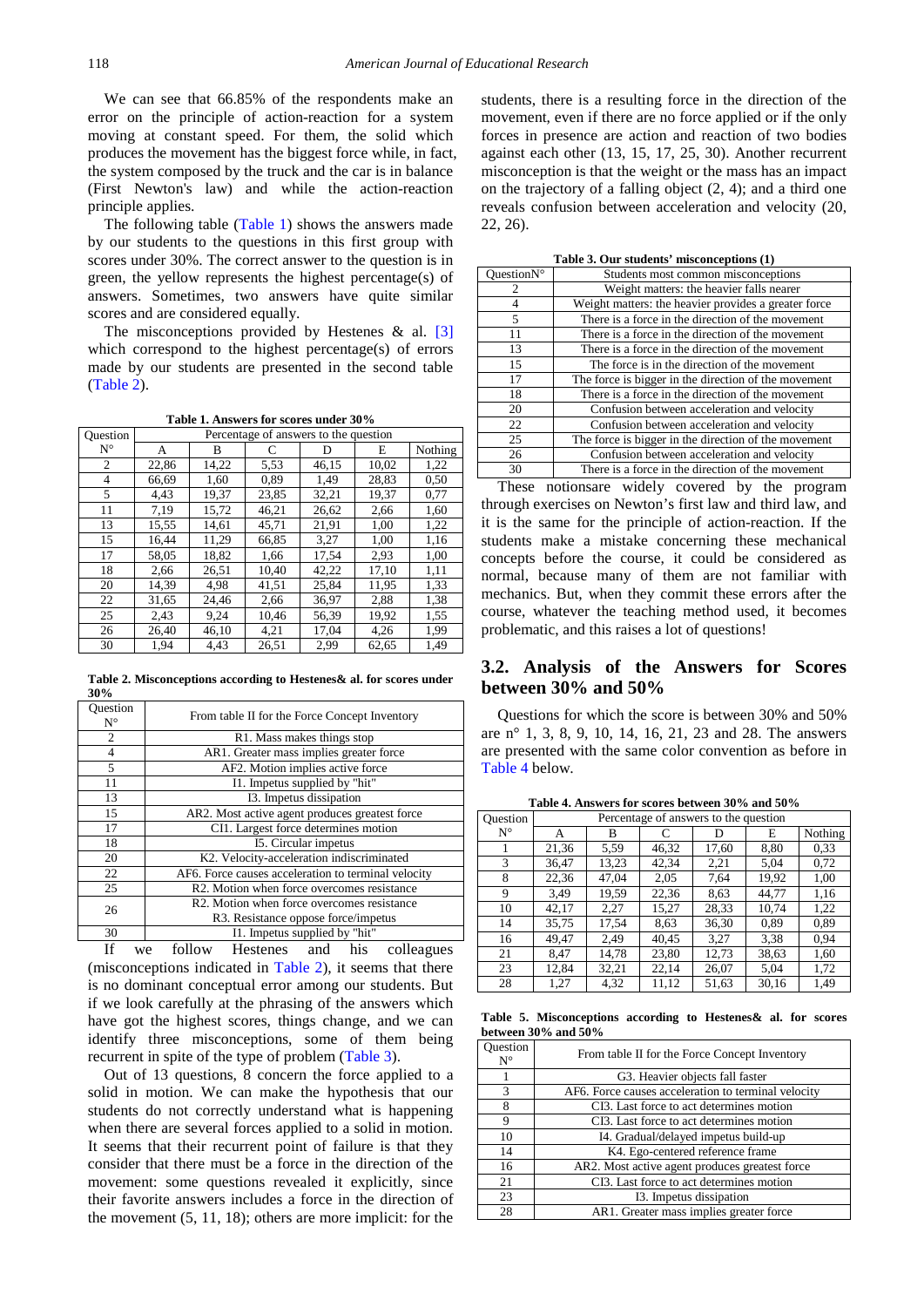Then, we compare the results of the students with the misconceptions provided by Hestenes& al. [\[3\]](#page-4-2) [\(Table 5\)](#page-2-4). When two wrong answers have similar scores (i.e. within an interval lower than 5%), we consider them equally.

In [Table 5,](#page-2-4) we see that one misconception "*the last force to act determines motion"* appears more often than others, and that the other errors just appear once. This misconception is part of the one identified previously: the movement is driven by the last force applied.

Again, if we look carefully at the answers which have got the highest scores, we can identify three misconceptions already spotted in the previous set of questions, together with a new one [\(Table 6\)](#page-3-0).

<span id="page-3-0"></span>

| Ouestion $N^{\circ}$ | Students most common misconceptions                      |
|----------------------|----------------------------------------------------------|
|                      | Weight matters: the heavier falls quicker                |
| 3                    | Confusion between acceleration and velocity              |
|                      | The motion changes in the direction of the force         |
|                      | impacting the object                                     |
|                      | Velocity considered as a number and not as a vector      |
| 9                    | The motion changes in the direction of the force         |
|                      | impacting the object                                     |
| 10                   | Confusion between acceleration and velocity              |
| 14                   | Fall from a moving object implies an initial velocity at |
|                      | the opposite of the movement                             |

16 The force is in the direction of the movement 21 Confusion between acceleration and velocity 23 The motion is in the direction of the force

Confusion between acceleration and velocity

**Table 6. Our students' misconceptions (2)**

28 Weight matters: the heavier provides a greater force The same misconceptions as in the previous set are the following: weight or mass have an impact on the trajectory of a falling object (1) or on the intensity of the force (28); some confusion between acceleration and velocity (3, 10, 21, 23-2) is still influencing the answers, and finally, the idea that there is a driving force in the direction of the movement of an object is again underpinning the answers to several questions (8, 9-2, 16, 23-1). It seems that there is also a misconception related to the vector nature of velocity, which causes wrong answers to questions 9(a) and 14…

### **3.3. Analysis of the Answers in the Upper Part (Score above 50%)**

| Table 7. Answers for scores over 50% |
|--------------------------------------|
| Breaking down of answers in %        |

<span id="page-3-1"></span>

| Question    | Breaking down of answers in % |       |       |       |       |         |
|-------------|-------------------------------|-------|-------|-------|-------|---------|
| $N^{\circ}$ | А                             | в     |       |       | E     | Nothing |
| 6           | 16,77                         | 73,88 | 5.59  | 1.72  | 1.27  | 0.77    |
|             | 10.96                         | 60,99 | 13,72 | 4,32  | 9,41  | 0.61    |
| 12          | 1,00                          | 56,06 | 33,98 | 5,64  | 2,10  | 1,22    |
| 19          | 16,49                         | 3,10  | 4,10  | 13,00 | 61,98 | 1,33    |
| 24          | 59,66                         | 3,15  | 22,03 | 5.20  | 8.47  | 1,49    |
| 27          | 18,87                         | 9,57  | 65,36 | 1.99  | 2,27  | 1,94    |
| 29          | 5.09                          | 69,34 | 2,27  | 20,64 | 1,00  | 1,66    |

**Table 8. Misconceptions according to Hestenes & al. for scores over 50%**

<span id="page-3-2"></span>

| Ouestion $N^{\circ}$ | From table II for the Force Concept Inventory |
|----------------------|-----------------------------------------------|
|                      | 15. Circular impetus                          |
|                      | CF. Centrifugal force                         |
| 12                   | I3. Impetus dissipation                       |
| 19                   | K2. Velocity-acceleration indiscriminated     |
| 24                   | I3. Impetus dissipation                       |
| 27                   | R1. Mass makes things stop                    |
| 29                   | G1. Air pressure-assisted gravity             |

Questions getting scores over 50% are n° 6, 7, 12, 19, 24, 27 and 29. The answers to these questions are presented in [Table 7.](#page-3-1) There are still significant

percentages of wrong answers to these questions, so we can repeat the same exercise as before applied to these questions [\(Table 8\)](#page-3-2), taking into consideration the highest score(s) among the wrong answers.

Again, there is no dominant misconception appearing in [Table 8.](#page-3-2) But, if we do the same exercise as previously, we can identify from their responses some misconceptions, which are presented in [Table 9](#page-3-3) below.

**Table 9. Our students' misconceptions (3)**

<span id="page-3-3"></span>

|                         | raon et our successive misconceptions (e)                                                                                                                             |
|-------------------------|-----------------------------------------------------------------------------------------------------------------------------------------------------------------------|
| Ouestion<br>$N^{\circ}$ | Students most common misconceptions                                                                                                                                   |
| 6                       | The object keeps its trajectory according to the initial<br>impulsion                                                                                                 |
| 7                       | The object keeps its trajectory according to the initial<br>impulsion<br>The motion changes in the direction of the force impacting<br>the object (centrifugal force) |
| 12                      | The motion is in the direction given by the initial impulsion                                                                                                         |
| 19                      | Confusion between acceleration and velocity<br>Confusion between position and velocity                                                                                |
| 24                      | Confusion between acceleration and velocity                                                                                                                           |
| 27                      | The movement stops if the force stops                                                                                                                                 |
| 29                      | Air pressure assists gravity                                                                                                                                          |
|                         |                                                                                                                                                                       |

Again, we find in [Table 9](#page-3-3) misconceptions already mentioned previously: confusion between acceleration and velocity (19-1, 24), the idea that a movement is caused by a force in the same direction (7-2, 27). Another misconception, which is closed to the latter, is that the trajectory of an object is given by the direction or "the form" of the last impulsion (6, 7-1, 12). Finally, we also find that some students make confusion between the velocity and the position of an object on a representation of the trajectory as a function of time (19-2).

## **4. Discussion**

The study of Lasry & al.  $[6]$  warns us: the FCI test is consistent by itself, but nonetheless, individual responses may not be reliable. These authors noted that, in their experiment, 31 % of all answers were changed between the first and the second take of the test. On the total number of changed answers, 13 % did not affect the score, 8 % diminished it and 10 % augmented the score. But since we have decided to cumulate the different takes in order to analyze most frequent misconceptions and not individual results, this problem of reliability disappears.

Our research shows that the FCI can be at the same time a good metric for individual learning and a good indicator of misconceptions if we analyze in detail the answers to questions: we have been able to identify misconceptions which appear to be widely shared among our students.

A research in some databases listing misconceptions in physics shows that the ones identified among our students have already been identified by other researchers:

"The motion of an object is always in the direction of the net force applied to the object": this misconception appears in the list compiled by the Operation Physics Elementary / Middle School Physics Education Outreach project of the American Institute of Physics [\[7\].](#page-4-6) "The net force must be in the direction of motion, so objects will travel along a line in that direction" is another phrasing of the same misconception which has been proposed in a list provided online by the University of Montana [\[8\],](#page-4-7) quoting